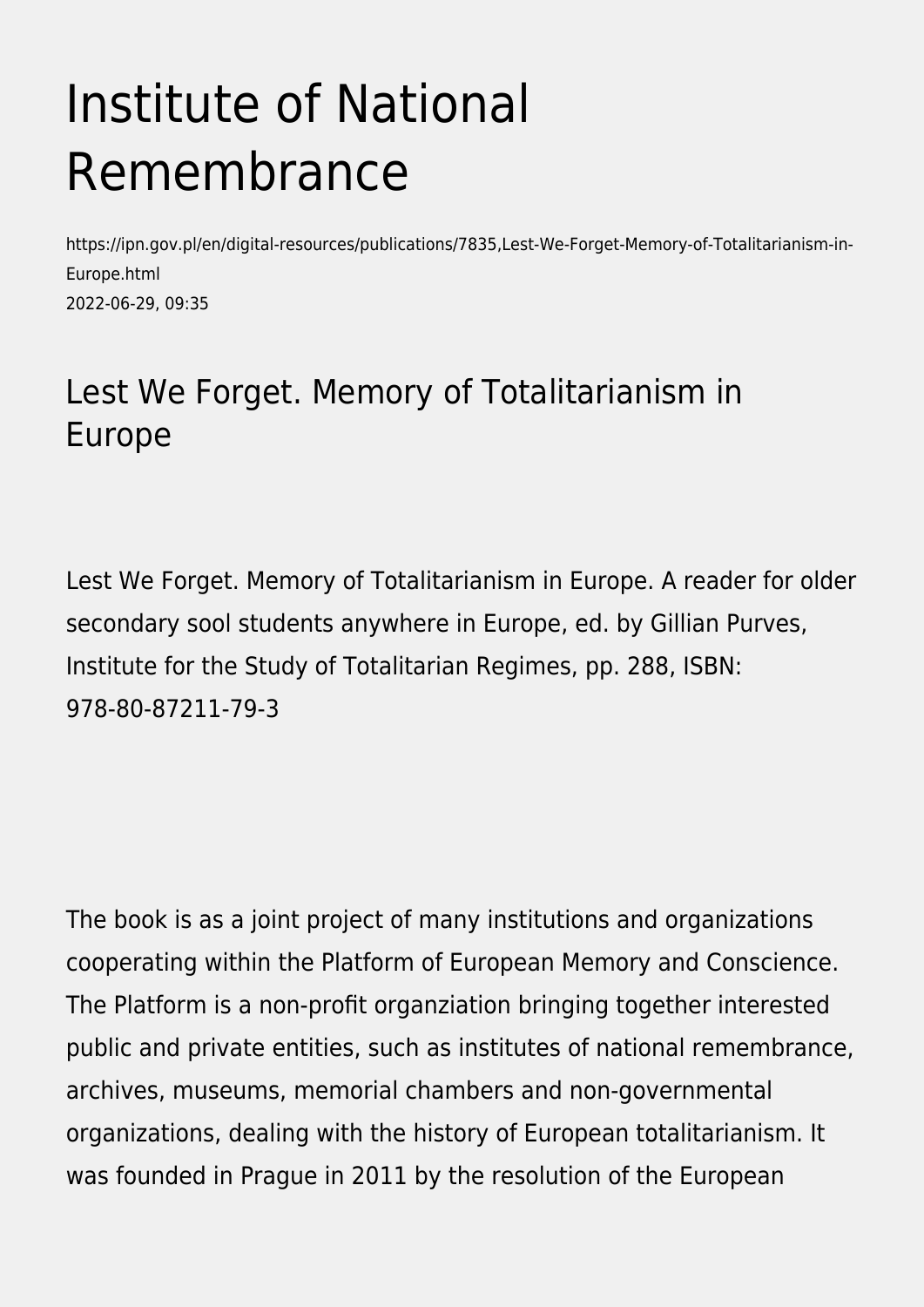Parliament on European conscience and totalitarianism, and in the same year approved by the Council of the European Union. By May 2013, the Platform had gathered 37 members from 13 EU Member States as well as Moldova, Ukraine and Canada.

The book is an illustrated collection of 30 remarkable life stories of people affected by totalitarianism from 16 European countries, containing photographs and documents. The purpose of the publication is to educate today`s young generation about Europe`s tragic totalitarian past and about the importance of upholding fundamental human rights, freedoms and democratic values in society.

## Opcje strony

- [Print](https://ipn.gov.pl/javascript:winopen() [this page](https://ipn.gov.pl/javascript:winopen()
- **[Generate PDF](https://ipn.gov.pl/en/digital-resources/publications/7835,Lest-We-Forget-Memory-of-Totalitarianism-in-Europe.pdf) [of this page](https://ipn.gov.pl/en/digital-resources/publications/7835,Lest-We-Forget-Memory-of-Totalitarianism-in-Europe.pdf)**
- [Notify](https://ipn.gov.pl/en/powiadom/7835,dok.html?poz=digital-resources/publications&drukuj=window) [about this page](https://ipn.gov.pl/en/powiadom/7835,dok.html?poz=digital-resources/publications&drukuj=window)

• Share this article [Share](https://www.facebook.com/sharer/sharer.php?u=https://ipn.gov.pl/en/digital-resources/publications/7835,Lest-We-Forget-Memory-of-Totalitarianism-in-Europe.html) [on Facebook](https://www.facebook.com/sharer/sharer.php?u=https://ipn.gov.pl/en/digital-resources/publications/7835,Lest-We-Forget-Memory-of-Totalitarianism-in-Europe.html) [Share](https://twitter.com/share) [on Twitter](https://twitter.com/share)